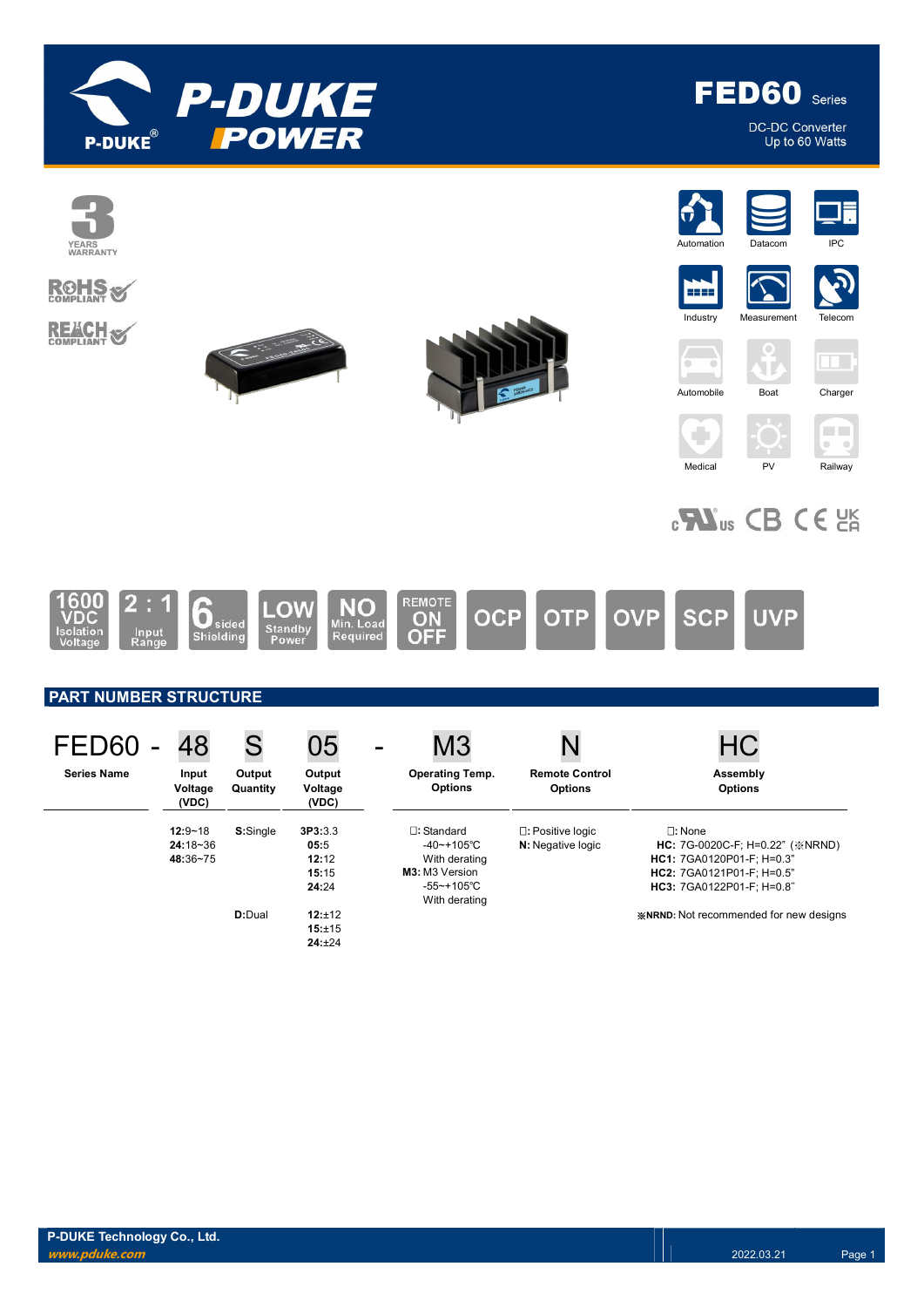



## TECHNICAL SPECIFICATION All specifications are typical at nominal input, full load and 25℃ unless otherwise noted

| <b>Model</b><br>Number | <b>Input Range</b> | <b>Output Voltage</b> | <b>Output Current</b><br>@Full Load | <b>Input Current</b><br>@ No Load | Efficiency | <b>Maximum</b><br><b>Capacitor Load</b> |
|------------------------|--------------------|-----------------------|-------------------------------------|-----------------------------------|------------|-----------------------------------------|
|                        | <b>VDC</b>         | <b>VDC</b>            | $\overline{A}$                      | mA                                | %          | <b>uF</b>                               |
| FED60-12S3P3           | $9 - 18$           | 3.3                   | 12                                  | 15                                | 89         | 32000                                   |
| FED60-12S05            | $9 - 18$           | 5                     | 12                                  | 15                                | 90         | 30000                                   |
| FED60-12S12            | $9 - 18$           | 12                    | 5                                   | 15                                | 90         | 5850                                    |
| FED60-12S15            | $9 - 18$           | 15                    | $\overline{4}$                      | 15                                | 91         | 3900                                    |
| FED60-12S24            | $9 - 18$           | 24                    | 2.5                                 | 15                                | 92         | 2000                                    |
| FED60-12D12            | $9 - 18$           | ±12                   | ±2.5                                | 15                                | 90         | ±3900                                   |
| FED60-12D15            | $9 - 18$           | ±15                   | ±2                                  | 15                                | 90         | ±2400                                   |
| FED60-12D24            | $9 - 18$           | ±24                   | ±1.25                               | 15                                | 91         | ±1000                                   |
| FED60-24S3P3           | $18 - 36$          | 3.3                   | 12                                  | 10                                | 90         | 32000                                   |
| FED60-24S05            | $18 - 36$          | 5                     | 12                                  | 10                                | 92         | 30000                                   |
| FED60-24S12            | $18 - 36$          | 12                    | 5                                   | 10                                | 91         | 5850                                    |
| FED60-24S15            | $18 - 36$          | 15                    | $\overline{4}$                      | 10                                | 92         | 3900                                    |
| FED60-24S24            | $18 - 36$          | 24                    | 2.5                                 | 10                                | 91         | 2000                                    |
| FED60-24D12            | $18 - 36$          | ±12                   | ±2.5                                | 10                                | 90         | ±3900                                   |
| FED60-24D15            | $18 - 36$          | ±15                   | ±2                                  | 10                                | 90         | ±2400                                   |
| FED60-24D24            | $18 - 36$          | ±24                   | ±1.25                               | 10                                | 91         | ±1000                                   |
| FED60-48S3P3           | $36 \sim 75$       | 3.3                   | 12                                  | 10                                | 90         | 32000                                   |
| FED60-48S05            | $36 \sim 75$       | 5                     | 12                                  | 10                                | 92         | 30000                                   |
| FED60-48S12            | $36 \sim 75$       | 12                    | 5                                   | 10                                | 92         | 5850                                    |
| FED60-48S15            | $36 \sim 75$       | 15                    | $\overline{4}$                      | 10                                | 92         | 3900                                    |
| FED60-48S24            | $36 - 75$          | 24                    | 2.5                                 | 10                                | 92         | 2000                                    |
| FED60-48D12            | $36 \sim 75$       | ±12                   | ±2.5                                | 10                                | 91         | ±3900                                   |
| FED60-48D15            | $36 - 75$          | ±15                   | ±2                                  | 10                                | 91         | ±2400                                   |
| FED60-48D24            | $36 - 75$          | ±24                   | ±1.25                               | 10                                | 91         | ±1000                                   |

| <b>INPUT SPECIFICATIONS</b>   |                          |                           |           |        |      |                           |            |
|-------------------------------|--------------------------|---------------------------|-----------|--------|------|---------------------------|------------|
| <b>Parameter</b>              | <b>Conditions</b>        | Min.                      | Typ.      | Max.   | Unit |                           |            |
| Operating input voltage range |                          | 12Vin(nom)                |           | 9      | 12   | 18                        |            |
|                               |                          | 24Vin(nom)                |           | 18     | 24   | 36                        | <b>VDC</b> |
|                               |                          | 48Vin(nom)                |           | 36     | 48   | 75                        |            |
| Start up voltage              |                          | 12Vin(nom)                |           |        |      | 9                         |            |
|                               |                          | 24Vin(nom)                |           |        |      | 18                        | <b>VDC</b> |
|                               |                          | 48Vin(nom)                |           |        |      | 36                        |            |
| Shutdown voltage              |                          | 12Vin(nom)                |           | 7      | 8    | 8.8                       |            |
|                               |                          | 24Vin(nom)                |           | 15     | 16   | 17.5                      | <b>VDC</b> |
|                               |                          | 48Vin(nom)                |           | 32     | 33.5 | 35                        |            |
| Start up time                 | Constant resistive load  | Power up                  |           |        | 60   |                           | ms         |
|                               |                          | Remote ON/OFF             |           |        | 60   |                           |            |
| Input surge voltage           | 1 second, max.           | 12Vin(nom)                |           |        |      | 25                        |            |
|                               |                          | 24Vin(nom)                |           |        |      | 50                        | <b>VDC</b> |
|                               |                          | 48Vin(nom)                |           |        |      | 100                       |            |
| Input filter                  |                          |                           |           |        |      | Pi type                   |            |
| Remote ON/OFF                 | Referred to -Vin pin     | Positive logic            | DC-DC ON  |        |      | Open or $3 \sim 12$ VDC   |            |
|                               |                          | (Standard)                | DC-DC OFF |        |      | Short or $0 \sim 1.2$ VDC |            |
|                               |                          | Negative logic            | DC-DC ON  |        |      | Short or $0 \sim 1.2$ VDC |            |
|                               |                          | (Option)                  | DC-DC OFF |        |      | Open or $3 \sim 12$ VDC   |            |
|                               |                          | Input current of Ctrl pin |           | $-0.5$ |      | 0.5                       | mA         |
|                               | Remote off input current |                           |           |        | 3    |                           | mA         |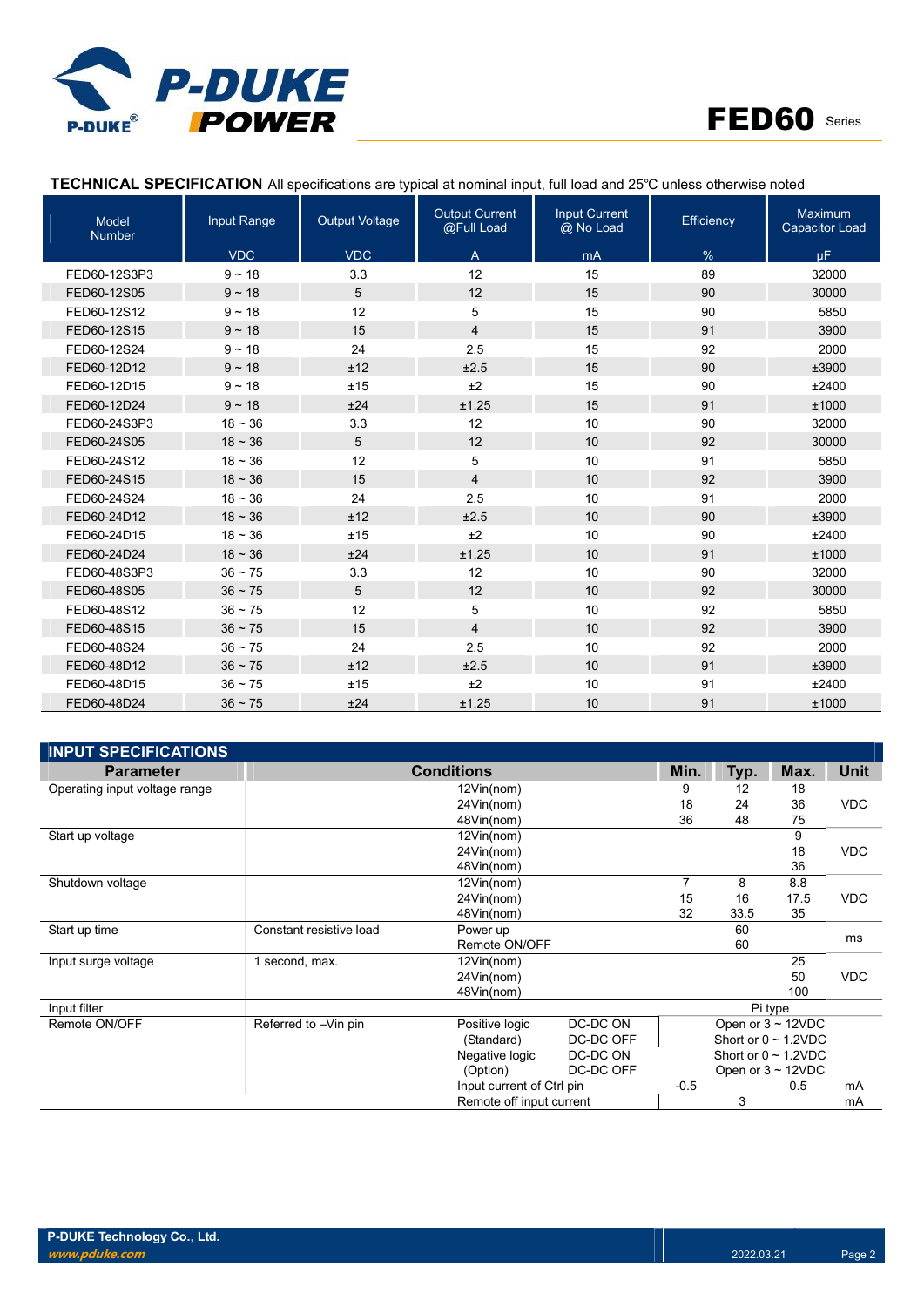

| <b>OUTPUT SPECIFICATIONS</b>     |                                    |                        |         |      |                                 |               |
|----------------------------------|------------------------------------|------------------------|---------|------|---------------------------------|---------------|
| <b>Parameter</b>                 | <b>Conditions</b>                  | Min.                   | Typ.    | Max. | Unit                            |               |
| Voltage accuracy                 |                                    |                        | $-1.0$  |      | $+1.0$                          | $\%$          |
| Line regulation                  | Low Line to High Line at Full Load |                        | $-0.2$  |      | $+0.2$                          | $\frac{0}{0}$ |
| Load regulation                  | No Load to Full Load               | Single                 | $-0.5$  |      | $+0.5$                          | $\frac{0}{0}$ |
|                                  |                                    | Dual                   | $-1.0$  |      | $+1.0$                          |               |
| Cross regulation                 | Asymmetrical load 25%/100% FL      | Dual                   | $-5.0$  |      | $+5.0$                          | $\frac{0}{0}$ |
| Voltage adjustability            | Single output                      | 3.3Vout, 5Vout, 12Vout | $-10$   |      | $+10$                           | $\frac{0}{0}$ |
|                                  |                                    | 15Vout, 24Vout         | $-10$   |      | $+20$                           |               |
| Ripple and noise                 | Measured by 20MHz bandwidth        |                        |         |      |                                 |               |
|                                  | With a 10µF/25V X7R MLCC           | 3.3Vout, 5Vout         |         | 75   | 100                             | mVp-p         |
|                                  | With a 10µF/25V X7R MLCC           | 12Vout, 15Vout         |         | 100  | 125                             |               |
|                                  | With a 4.7µF/50V X7R MLCC          | 24Vout                 |         | 150  | 200                             |               |
| Temperature coefficient          |                                    |                        | $-0.02$ |      | $+0.02$                         | $\%$ /°C      |
| Transient response recovery time | 25% load step change               |                        |         | 250  |                                 | μs            |
| Over voltage protection          | Zener diode clamp                  | 3.3Vout                |         | 3.9  |                                 |               |
|                                  |                                    | 5Vout                  |         | 6.2  |                                 |               |
|                                  |                                    | 12Vout                 |         | 15   |                                 | <b>VDC</b>    |
|                                  |                                    | 15Vout                 |         | 20   |                                 |               |
|                                  |                                    | 24Vout                 |         | 30   |                                 |               |
| Over load protection             | % of lout rated; Hiccup mode       |                        |         | 150  |                                 | $\%$          |
| Short circuit protection         |                                    |                        |         |      | Continuous, automatics recovery |               |

| <b>GENERAL SPECIFICATIONS</b> |                           |                        |      |      |                     |                         |  |  |
|-------------------------------|---------------------------|------------------------|------|------|---------------------|-------------------------|--|--|
| <b>Parameter</b>              |                           | <b>Conditions</b>      | Min. | Typ. | Max.                | <b>Unit</b>             |  |  |
| Isolation voltage             | 1 minute                  | Input to Output        | 1600 |      |                     | <b>VDC</b>              |  |  |
|                               |                           | Input (Output) to Case | 1600 |      |                     |                         |  |  |
| Isolation resistance          | 500VDC                    |                        |      |      |                     | $G\Omega$               |  |  |
| Isolation capacitance         |                           |                        |      |      | 2200                | pF                      |  |  |
| Switching frequency           |                           |                        | 225  | 250  | 275                 | kHz                     |  |  |
| Safety approvals              | IEC/EN/UL62368-1          |                        |      |      |                     | UL:E193009              |  |  |
|                               |                           |                        |      |      | CB:UL(Demko)        |                         |  |  |
| Case material                 |                           |                        |      |      |                     | Copper                  |  |  |
| Base material                 |                           |                        |      |      |                     | FR4 PCB                 |  |  |
| Potting material              |                           |                        |      |      | Silicone (UL94 V-0) |                         |  |  |
| Weight                        |                           |                        |      |      |                     | 33g (1.16oz)            |  |  |
| <b>MTBF</b>                   | MIL-HDBK-217F. Full load. |                        |      |      |                     | $8.804 \times 10^5$ hrs |  |  |

| <b>ENVIRONMENTAL SPECIFICATIONS</b> |            |                          |                 |       |      |        |              |  |  |
|-------------------------------------|------------|--------------------------|-----------------|-------|------|--------|--------------|--|--|
| <b>Parameter</b>                    |            | <b>Conditions</b>        |                 | Min.  | Typ. | Max.   | <b>Unit</b>  |  |  |
| Operating ambient temperature       | Standard   | With derating            |                 | -40   |      | $+105$ | °C           |  |  |
|                                     | M3 Version | With derating            |                 | $-55$ |      | $+105$ |              |  |  |
| Maximum case temperature            |            |                          |                 |       |      | 105    | °C           |  |  |
| Over temperature protection         |            |                          |                 |       | 115  |        | $^{\circ}C$  |  |  |
| Storage temperature range           |            |                          |                 | -55   |      | $+125$ | $^{\circ}$ C |  |  |
| Thermal impedance                   |            | <b>Without Heat-sink</b> |                 |       | 10.8 |        |              |  |  |
|                                     |            | With Heat-sink           | HC              |       | 10.3 |        |              |  |  |
|                                     |            |                          | HC <sub>1</sub> |       | 8.3  |        | °C/W         |  |  |
|                                     |            |                          | HC <sub>2</sub> |       | 7.0  |        |              |  |  |
|                                     |            |                          | HC <sub>3</sub> |       | 5.7  |        |              |  |  |
| Thermal shock                       |            |                          |                 |       |      |        | MIL-STD-810F |  |  |
| Vibration                           |            |                          |                 |       |      |        | MIL-STD-810F |  |  |
| Relative humidity                   |            |                          |                 |       |      |        | 5% to 95% RH |  |  |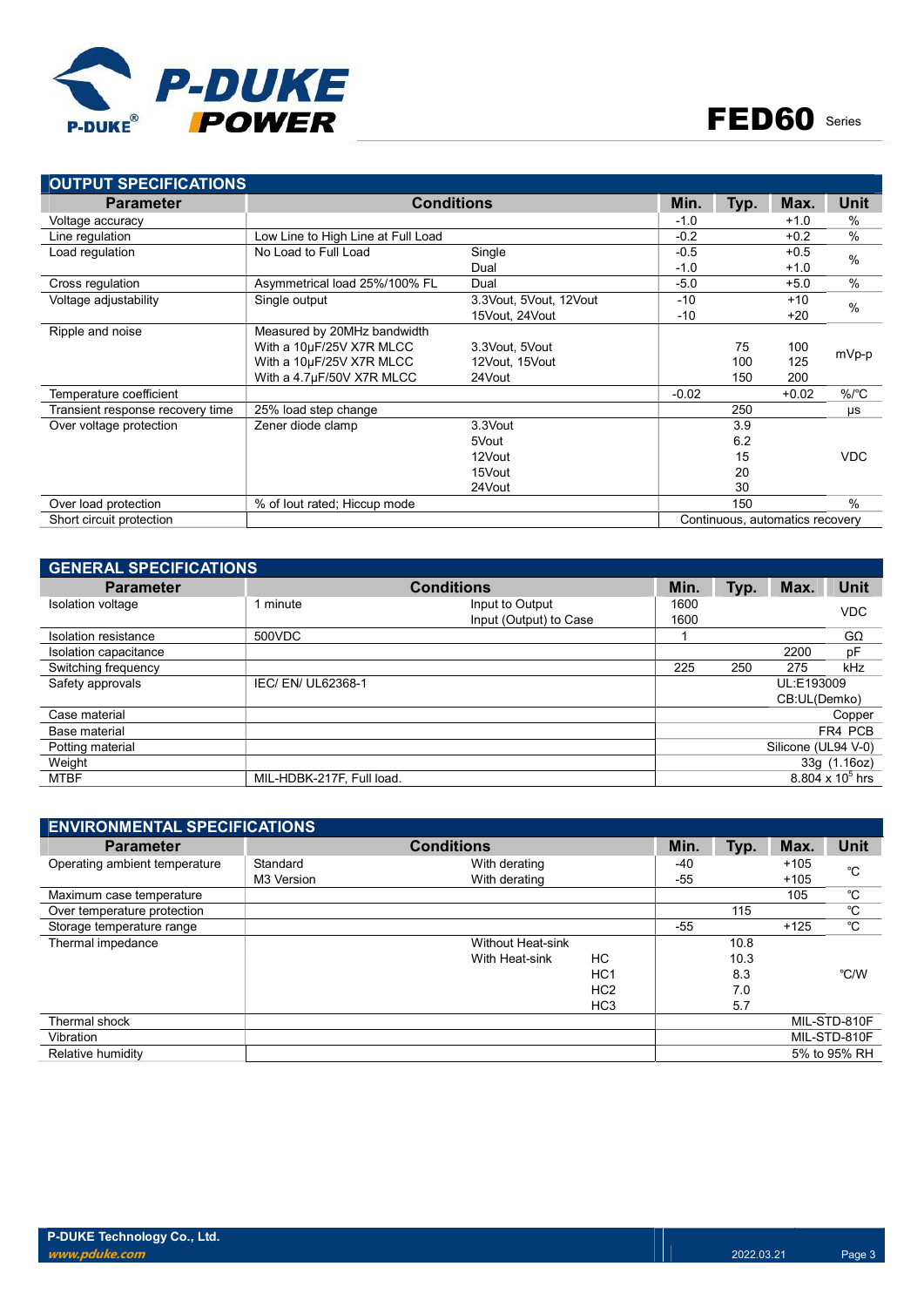



| <b>EMC SPECIFICATIONS</b>      |                            |                                                                                                                                                              |                  |
|--------------------------------|----------------------------|--------------------------------------------------------------------------------------------------------------------------------------------------------------|------------------|
| <b>Parameter</b>               |                            | <b>Conditions</b>                                                                                                                                            | Level            |
| EMI                            | EN55032                    | With external components                                                                                                                                     | Class A, Class B |
| <b>EMS</b>                     | EN55024                    |                                                                                                                                                              |                  |
| <b>ESD</b>                     | EN61000-4-2                | Air ± 8kV and Contact ± 6kV                                                                                                                                  | Perf. Criteria A |
| Radiated immunity              | EN61000-4-3                | 20 V/m                                                                                                                                                       | Perf. Criteria A |
| <b>Fast transient</b>          | EN61000-4-4                | $±$ 2kV                                                                                                                                                      | Perf. Criteria A |
|                                | FED60-12000                | With an aluminum electrolytic capacitor                                                                                                                      |                  |
|                                | FED60-24000                | (Nippon chemi-con KY series, 220µF/100V) and<br>a TVS (SMDJ58A, 58V, 3000Watt peak pulse<br>power) in parallel.                                              |                  |
|                                | FED60-48 <sub>UU</sub>     | With an aluminum electrolytic capacitor<br>(Nippon chemi-con KY series, 220µF/100V) and<br>a TVS (SMDJ120A, 120V, 3000Watt peak pulse<br>power) in parallel. |                  |
| Surge                          | EN61000-4-5                | $±$ 2kV                                                                                                                                                      | Perf. Criteria A |
|                                | FED60-12000<br>FED60-24000 | With an aluminum electrolytic capacitor<br>(Nippon chemi-con KY series, 220µF/100V) and<br>a TVS (SMDJ58A, 58V, 3000Watt peak pulse<br>power) in parallel.   |                  |
|                                | FED60-48 <sub>00</sub>     | With an aluminum electrolytic capacitor<br>(Nippon chemi-con KY series, 220µF/100V) and<br>a TVS (SMDJ120A, 120V, 3000Watt peak pulse<br>power) in parallel. |                  |
| Conducted immunity             | EN61000-4-6                | $10 \,$ Vr.m.s                                                                                                                                               | Perf. Criteria A |
| Power frequency magnetic field | EN61000-4-8                | 100A/m continuous; 1000A/m 1 second                                                                                                                          | Perf. Criteria A |

CAUTION: This power module is not internally fused. An input line fuse must always be used.

# CHARACTERISTIC CURVE







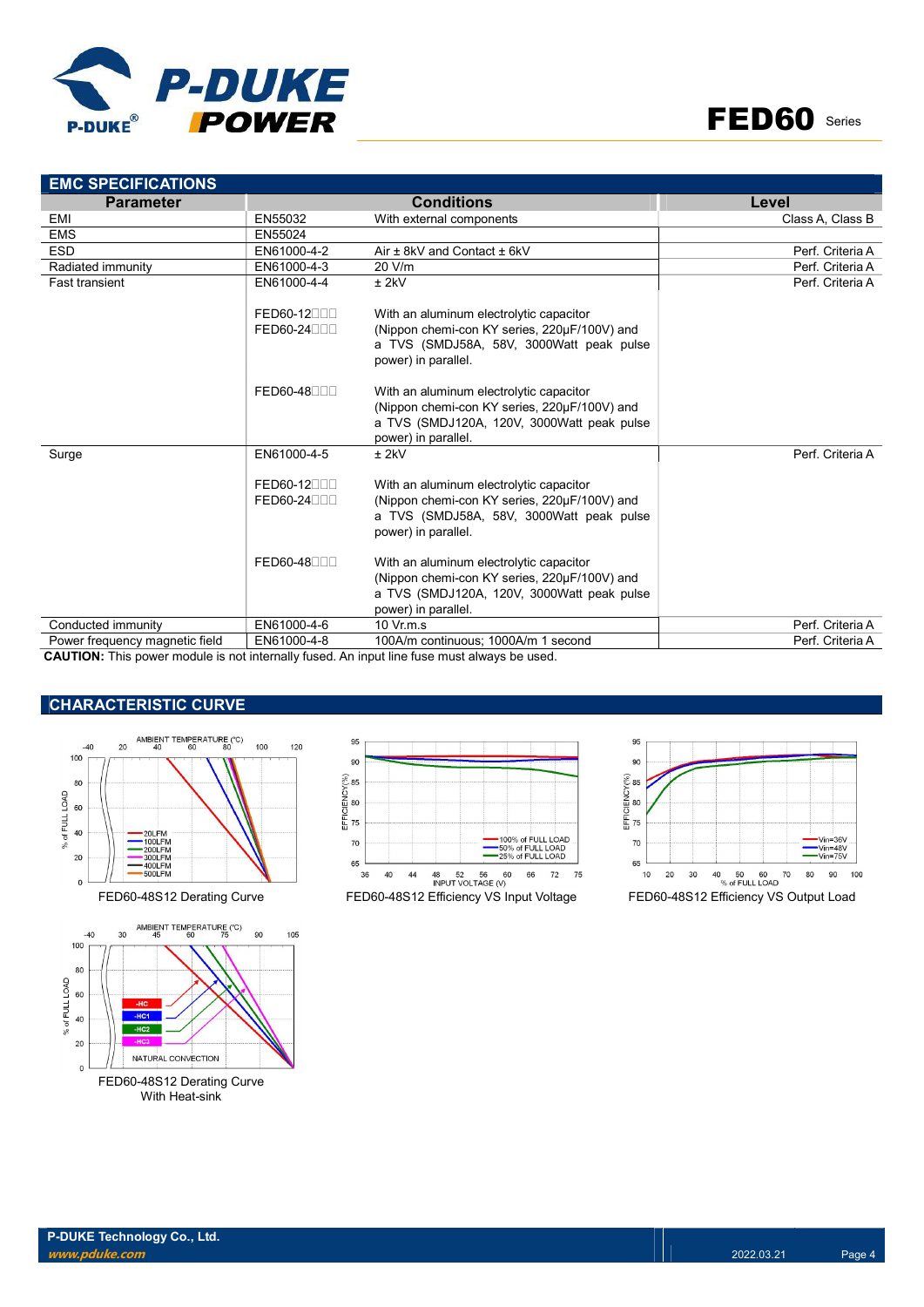



## FUSE CONSIDERATION

This power module is not internally fused. An input line fuse must always be used.

This encapsulated power module can be used in a wide variety of applications, ranging from simple stand-alone operation to an integrated part of sophisticated power architecture.

To maximum flexibility, internal fusing is not included; however, to achieve maximum safety and system protection, always use an input line fuse. The input line fuse suggest as below:

| Model                     | <b>Fuse Rating</b><br>(A) | <b>Fuse Type</b> |
|---------------------------|---------------------------|------------------|
| FED60-12SDD · FED60-12DDD | 10                        | Fast-Acting      |
| FED60-24SDD · FED60-24DDD | 6.3                       | Slow-Blow        |
| FED60-48SDD · FED60-48DDD | 3.15                      | Slow-Blow        |

The table based on the information provided in this data sheet on inrush energy and maximum DC input current at low Vin.

### MECHANICAL DRAWING



### PIN CONNECTION

| <b>PIN</b> | <b>SINGLE</b> | <b>DUAL</b> |
|------------|---------------|-------------|
|            | + Vin         | + Vin       |
|            | - Vin         | - Vin       |
| 3          | Ctrl          | Ctrl        |
|            | + Vout        | + Vout      |
| 5          | - Vout        | Common      |
|            | Trim          | - Vout      |

1. All dimensions in inch [mm] Tolerance :x.xx±0.02 [x.x±0.5] x.xxx±0.010 [x.xx±0.25] 2. Pin dimension tolerance ±0.004[0.10]

**ROTTOM VIEW**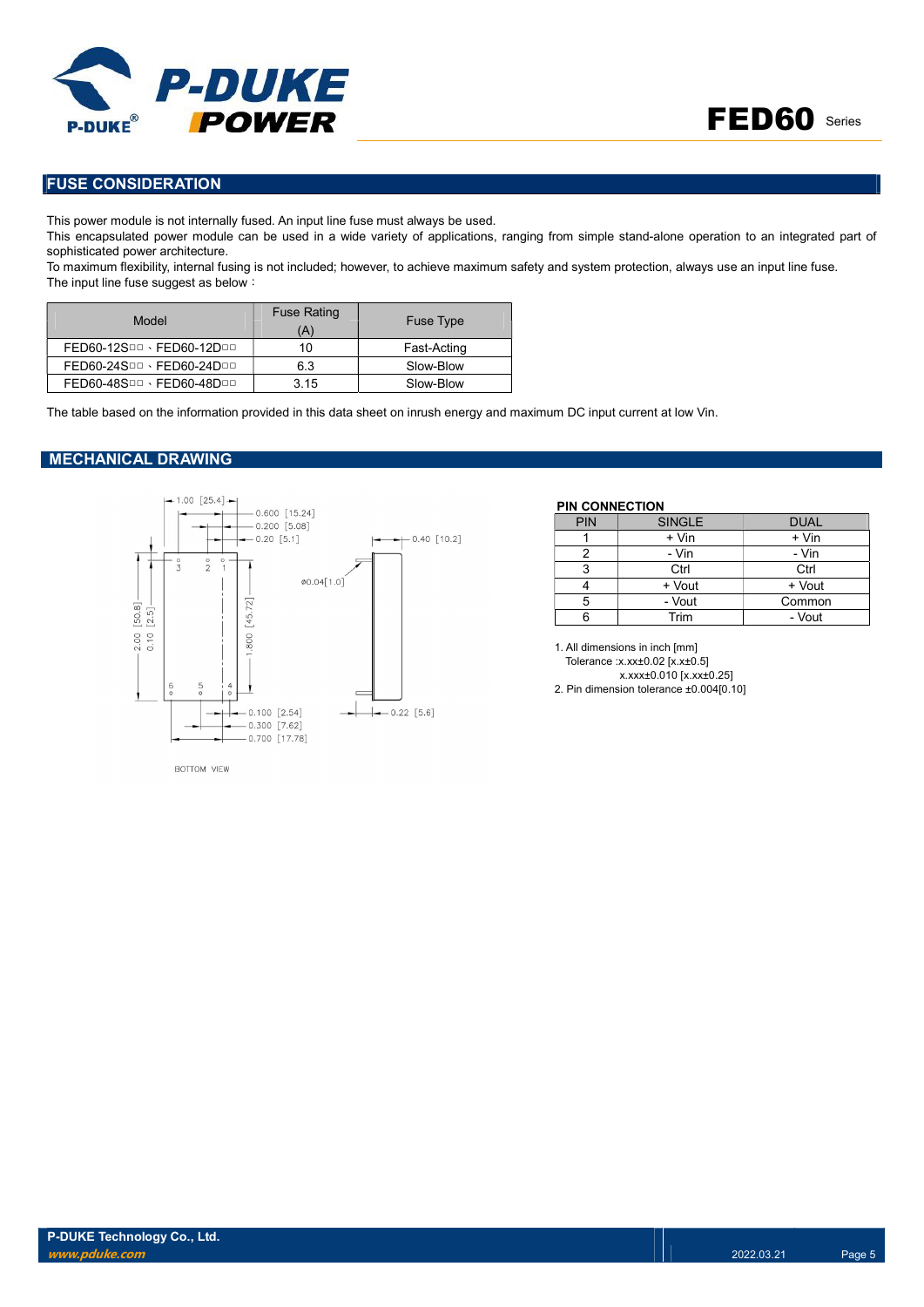



### RECOMMENDED PAD LAYOUT





 $0.600$  [15.24]  $0.200$  [5.08]  $0.21$  [5.4]  $\ddot{\mathbf{O}}$ **C** O 2.23 [56.6]min  $[45.72]$ 800  $\ddot{\mathbf{O}}$ Ġ 0.100 [2.54] 0.300 [7.62]  $0.700$  [17.78]

 $1.02$  [26.0]min.





All dimensions in inch[mm] Pad size(lead free recommended) Through hole 1.2.3.4.5.6: Φ0.051[1.30] Top view pad 1.2.3.4.5.6: Φ0.064[1.63] Bottom view pad 1.2.3.4.5.6: Φ0.102[2.60]

### THERMAL CONSIDERATIONS

The power module operates in a variety of thermal environments.

However, sufficient cooling should be provided to help ensure reliable operation of the unit.

Heat is removed by conduction, convection, and radiation to the surrounding environment.

Proper cooling can be verified by measuring the point as the figure below.

The temperature at this location should not exceed "Maximum case temperature".

When operating, adequate cooling must be provided to maintain the test point temperature at or below "Maximum case temperature". You can limit this temperature to a lower value for extremely high reliability.

■ Thermal test condition with vertical direction by natural convection (20LFM).

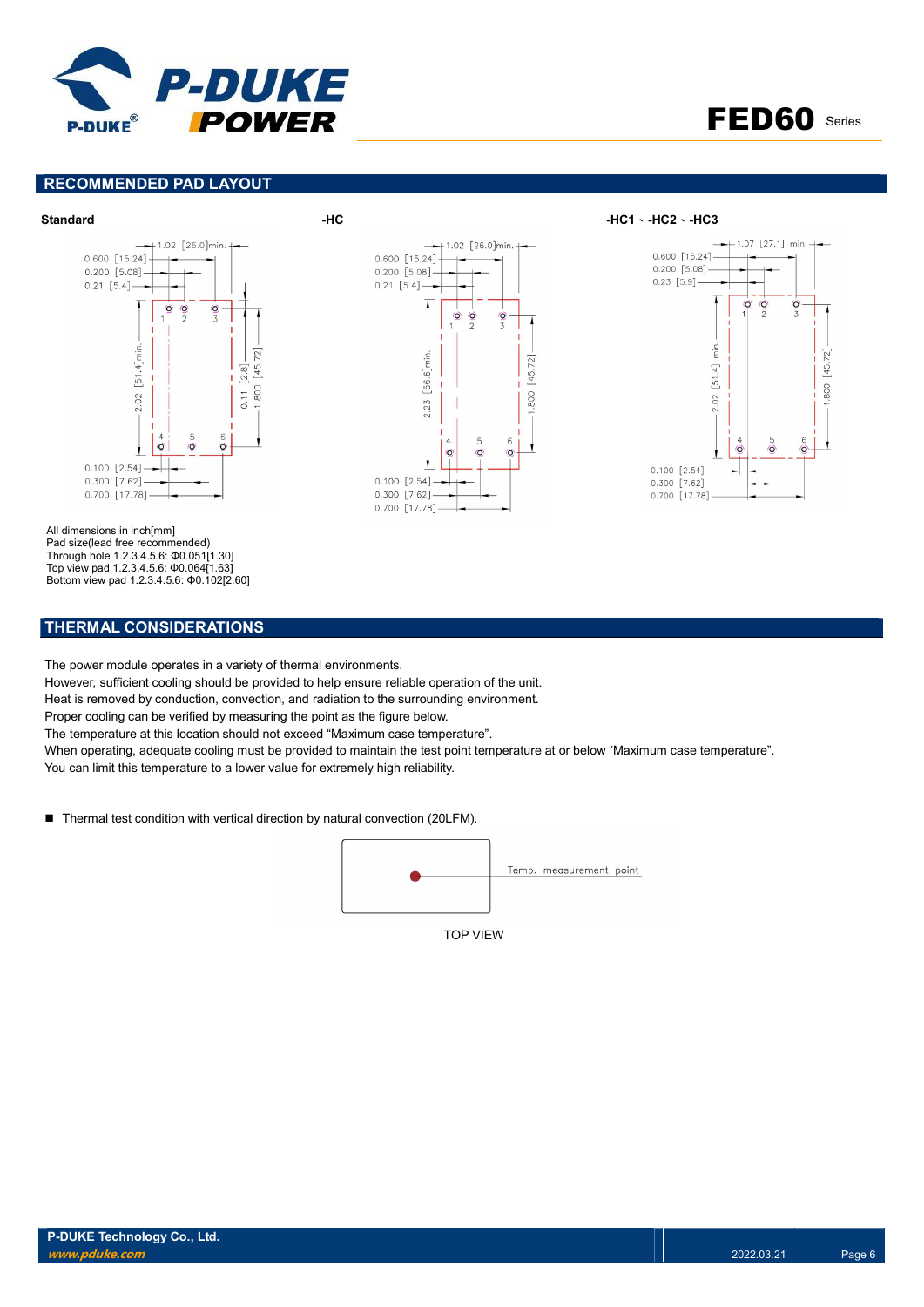



# **HEAT-SINK TYPE OPTIONS**





SIDE VIEW

# FED60-□□□□-<mark>HC2</mark><br>7GA0121P01-F<br>7GA0121P01-F





SIDE VIEW

### FED60-□□□□-HC<br>
7G-0020C-F<br>
7G-0020C-F 7GA0120P01-F





SIDE VIEW

# 7GA0122P01-F





SIDE VIEW

1. All dimensions in inch [mm] 2. Tolerance :x.xx±0.02 [x.x±0.5] x.xxx±0.010 [x.xx±0.25]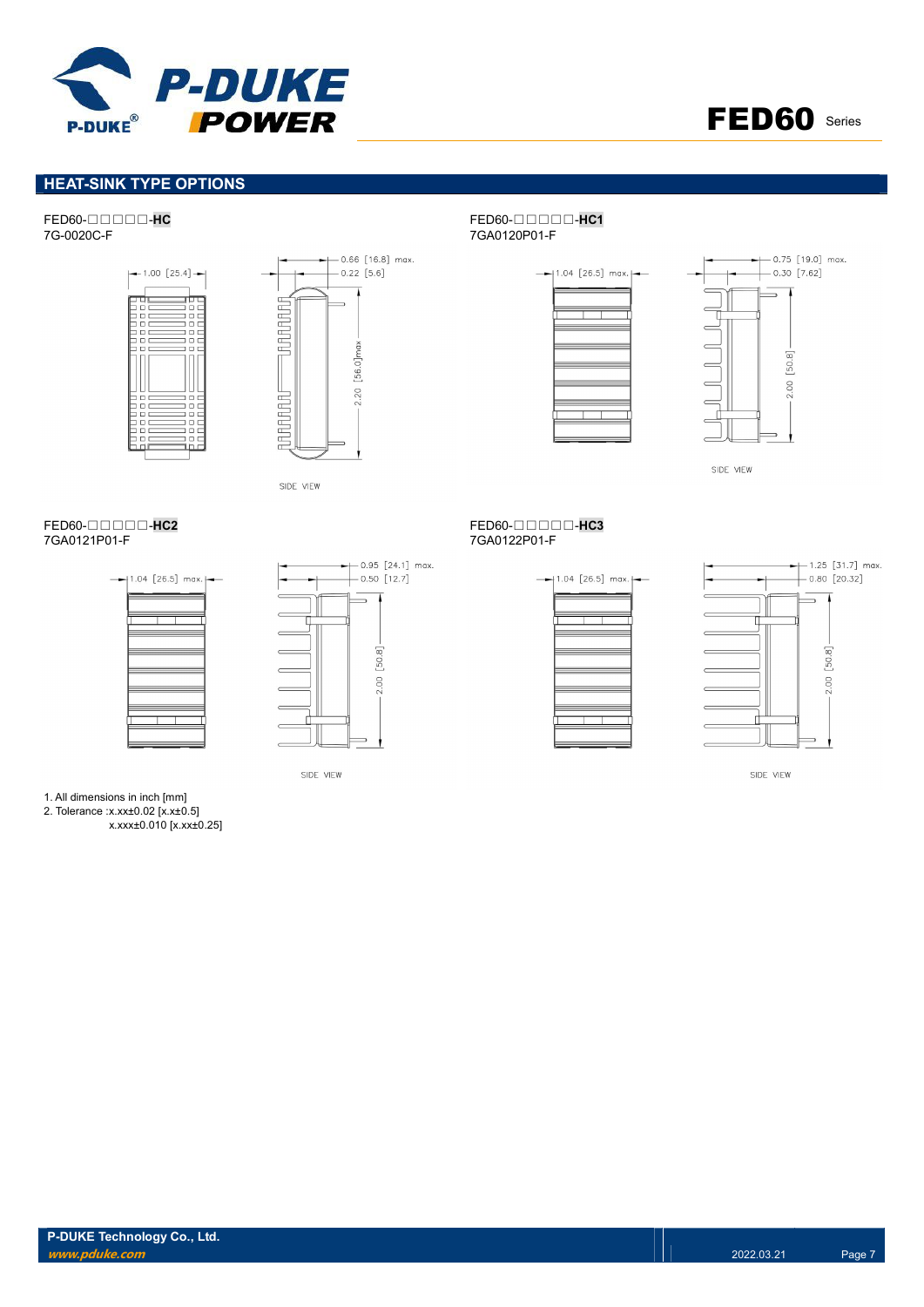



# OUTPUT VOLTAGE ADJUSTMENT

Output voltage set point adjustment allows the user to increase or decrease the output voltage set point of the module. This is accomplished by connecting an external resistor between the Trim pin and either the +Output or -Output pins. With an external resistor between the Trim and -Output pin, the output voltage set point increases. With an external resistor between the Trim and +Output pin, the output voltage set point decreases. The external Trim resistor needs to be at least 1/8W of rated power.

### EXTERNAL OUTPUT TRIMMING

Output can be externally trimmed by using the method shown below. Trim-up



| DDS3P3        |             |              |                |        |                |        |        |                |        |        |        |
|---------------|-------------|--------------|----------------|--------|----------------|--------|--------|----------------|--------|--------|--------|
| $\triangle$ V | (%)         | $\mathbf{1}$ | $\overline{2}$ | 3      | $\overline{4}$ | 5      | 6      | $\overline{7}$ | 8      | 9      | 10     |
| Vout          | (V)         | 3.333        | 3.366          | 3.399  | 3.432          | 3.465  | 3.498  | 3.531          | 3.564  | 3.597  | 3.630  |
| <b>RU</b>     | $(k\Omega)$ | 57.93        | 26.165         | 15.577 | 10.283         | 7.106  | 4.988  | 3.476          | 2.341  | 1.459  | 0.753  |
| $\Box$ SO5    |             |              |                |        |                |        |        |                |        |        |        |
| $\triangle$ V | (% )        | $\mathbf{1}$ | $\overline{2}$ | 3      | $\overline{4}$ | 5      | 6      | $\overline{7}$ | 8      | 9      | 10     |
| Vout          | (V)         | 5.050        | 5.100          | 5.150  | 5.200          | 5.250  | 5.300  | 5.350          | 5.400  | 5.450  | 5.500  |
| <b>RU</b>     | $(k\Omega)$ | 36.57        | 16.58          | 9.917  | 6.585          | 4.586  | 3.253  | 2.302          | 1.588  | 1.032  | 0.588  |
| $\Box$ S12    |             |              |                |        |                |        |        |                |        |        |        |
| $\triangle$ V | (% )        | $\mathbf{1}$ | $\overline{2}$ | 3      | $\overline{4}$ | 5      | 6      | $\overline{7}$ | 8      | 9      | 10     |
| Vout          | (V)         | 12.120       | 12.240         | 12.360 | 12.480         | 12.600 | 12.720 | 12.840         | 12.960 | 13.080 | 13.200 |
| <b>RU</b>     | $(k\Omega)$ | 367.91       | 165.95         | 98.636 | 64.977         | 44.782 | 31.318 | 21.701         | 14.488 | 8.879  | 4.391  |
| $\Box$ S15    |             |              |                |        |                |        |        |                |        |        |        |
| $\triangle$ V | (%)         | $\mathbf{1}$ | $\overline{2}$ | 3      | $\overline{4}$ | 5      | 6      | $\overline{7}$ | 8      | 9      | 10     |
| Vout          | (V)         | 15.150       | 15.300         | 15.450 | 15.600         | 15.750 | 15.900 | 16.050         | 16.200 | 16.350 | 16.500 |
| <b>RU</b>     | $(k\Omega)$ | 419.81       | 199.91         | 126.60 | 89.95          | 67.96  | 53.30  | 42.83          | 34.98  | 28.87  | 23.98  |
| $\triangle$ V | (%)         | 11           | 12             | 13     | 14             | 15     | 16     | 17             | 18     | 19     | 20     |
| Vout          | (V)         | 16.650       | 16.800         | 16.950 | 17.100         | 17.250 | 17.400 | 17.550         | 17.700 | 17.850 | 18.000 |
| <b>RU</b>     | $(k\Omega)$ | 19.98        | 16.65          | 13.83  | 11.42          | 9.32   | 7.49   | 5.87           | 4.43   | 3.15   | 1.99   |
| $\Box$ S24    |             |              |                |        |                |        |        |                |        |        |        |
| $\triangle$ V | (%)         | $\mathbf{1}$ | $\overline{2}$ | 3      | $\overline{4}$ | 5      | 6      | $\overline{7}$ | 8      | 9      | 10     |
| Vout          | (V)         | 24.240       | 24.480         | 24.720 | 24.960         | 25.200 | 25.440 | 25.680         | 25.920 | 26.160 | 26.400 |
| <b>RU</b>     | $(k\Omega)$ | 1275.2       | 606.60         | 383.73 | 272.30         | 205.44 | 160.87 | 129.03         | 105.15 | 86.58  | 71.72  |
|               |             |              |                |        |                |        |        |                |        |        |        |
| $\triangle$ V | (%)         | 11           | 12             | 13     | 14             | 15     | 16     | 17             | 18     | 19     | 20     |
| Vout          | (V)         | 26.640       | 26.880         | 27.120 | 27.360         | 27.600 | 27.840 | 28.080         | 28.320 | 28.560 | 28.800 |
| <b>RU</b>     | $(k\Omega)$ | 59.56        | 49.43          | 40.86  | 33.51          | 27.15  | 21.57  | 16.66          | 12.29  | 8.38   | 4.86   |